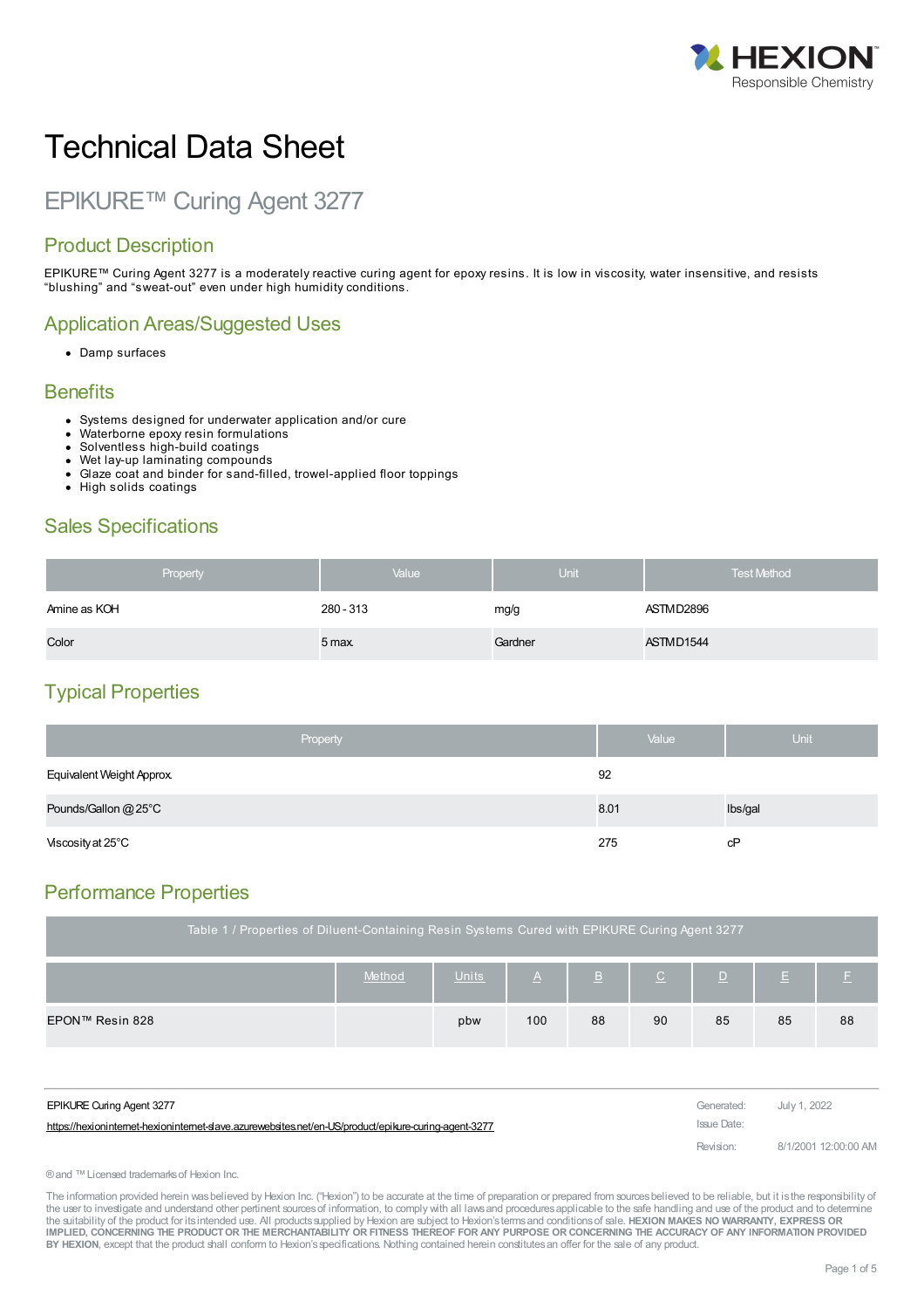|                            | Method | <b>Units</b> | $\underline{\mathsf{A}}$ | $\underline{\mathsf{B}}$ | $\underline{\texttt{C}}$ | $\overline{D}$ | $\mathsf{E}$ | E    |
|----------------------------|--------|--------------|--------------------------|--------------------------|--------------------------|----------------|--------------|------|
| HELOXY™ Modifier 62        |        | pbw          | $---$                    | 12                       | $---$                    |                | $---$        | 12   |
| <b>HELOXY Modifier 8</b>   |        | pbw          | $---$                    | $---$                    | 10                       | $---$          | $---$        |      |
| <b>HELOXY Modifier 48</b>  |        | pbw          | ---                      | ---                      | $---$                    | 15             | $---$        |      |
| <b>HELOXY Modifier 505</b> |        | pbw          | ---                      | ---                      | ---                      | $---$          | 15           |      |
| EPIKURE Curing Agent 3277  |        | pbw          | 49                       | 49                       | 47                       | 50             | 43.9         | 36.8 |
| EPIKURE Curing Agent 3271  |        | pbw          | ---                      | $---$                    | ---                      | ---            | $---$        | 4.1  |

| сP        | 2,300 | 1,150 | 1,000 | 1,600 | 1,790 | 875 |
|-----------|-------|-------|-------|-------|-------|-----|
| minutes   | 47    | 60    | 65    | 42    | 58    | 41  |
| °С        | 301   | 293   | 246   | 303   | 224   | 355 |
| $\circ$ F | 149   | 145   | 119   | 151   | 107   | 179 |
|           |       |       |       |       |       |     |

| <b>Cure Schedule</b> | wk/°C | 2/23 | 2/23 | 2/23 | 2/23 | 2/23 | 2/23 |
|----------------------|-------|------|------|------|------|------|------|
|----------------------|-------|------|------|------|------|------|------|

| Cured State Properties <sup>1</sup> |           |              |        |        |       |        |       |        |
|-------------------------------------|-----------|--------------|--------|--------|-------|--------|-------|--------|
| <b>Heat Deflection Temperature</b>  | ASTM D648 | $^{\circ}$ C | 59     | 48     | 49    | 55     | 46    | 58     |
| Tensile Strength                    | ASTM D638 | psi          | 8,700  | 6,400  | 5,500 | 6,900  | 5,400 | 8,300  |
| <b>Tensile Elongation</b>           |           | $\%$         | 2.4    | 25     | 40    | 45     | 22    | 2.3    |
| <b>Tensile Modulus</b>              |           | ksi          | 470    | 470    | 260   | 340    | 290   | 400    |
| Flexural Strength                   | ASTM D790 | psi          | 15,500 | 11,000 | 9,400 | 12,100 | 8,300 | 13,700 |
| <b>Flexural Modulus</b>             |           | ksi          | 490    | 400    | 320   | 390    | 250   | 460    |
| <b>Flexural Deflection</b>          |           | inches       | 0.24   | >0.6   | >0.6  | >0.6   | >0.6  | 0.18   |

| <b>EPIKURE Curing Agent 3277</b>                                                                      | Generated: July 1, 2022 |                      |
|-------------------------------------------------------------------------------------------------------|-------------------------|----------------------|
| https://hexioninternet-hexioninternet-slave.azurewebsites.net/en-US/product/epikure-curing-agent-3277 | Issue Date:             |                      |
|                                                                                                       | Revision:               | 8/1/2001 12:00:00 AM |

®and ™Licensed trademarksof Hexion Inc.

The information provided herein wasbelieved by Hexion Inc. ("Hexion") to be accurate at the time of preparation or prepared from sources believed to be reliable, but it is the responsibility of<br>the user to investigate and IMPLIED, CONCERNING THE PRODUCT OR THE MERCHANTABILITY OR FITNESS THEREOF FOR ANY PURPOSE OR CONCERNING THE ACCURACY OF ANY INFORMATION PROVIDED<br>BY HEXION, except that the product shall conform to Hexion's specifications.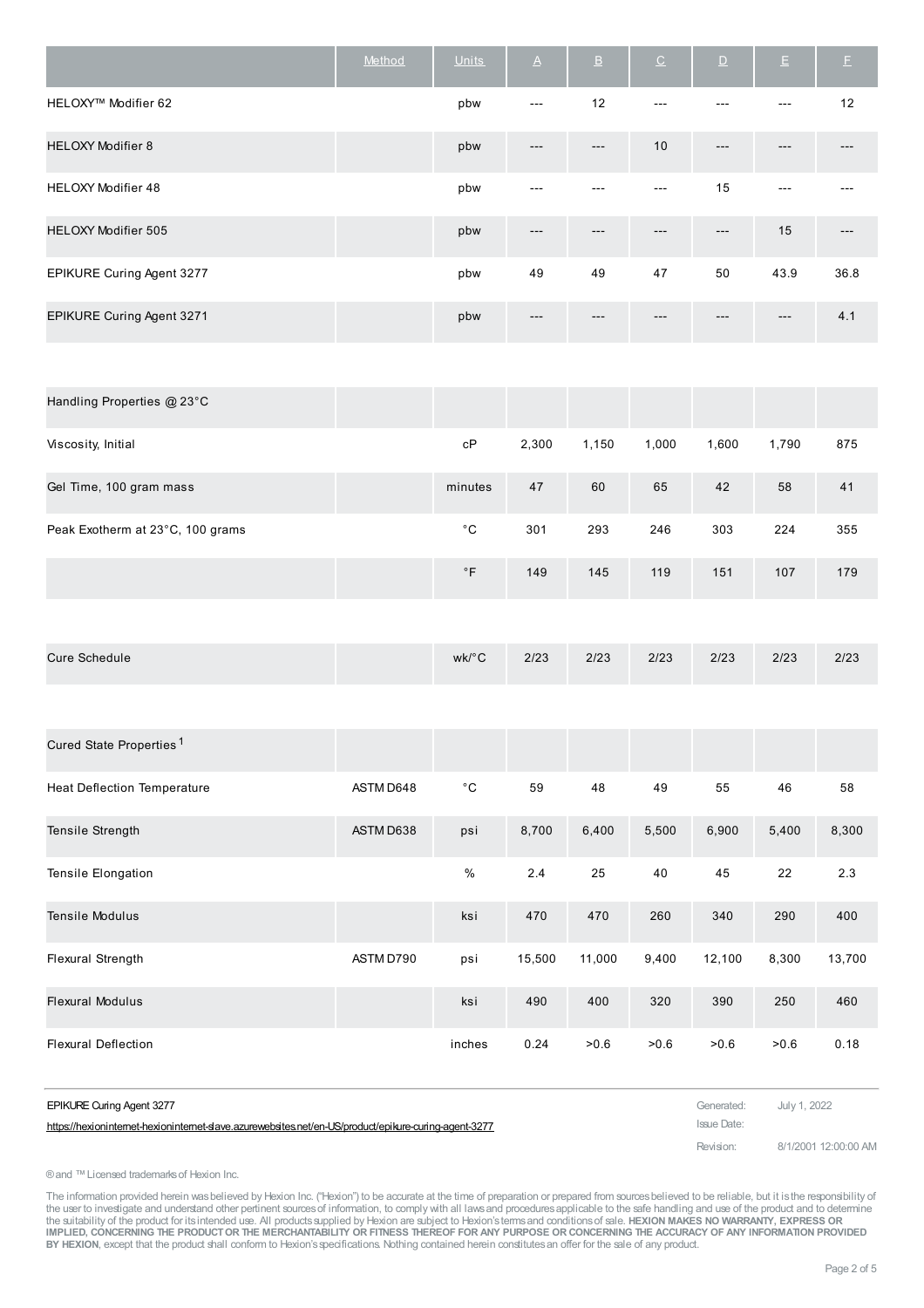|                                  | Method    | <b>Units</b> | $\Delta$ | $\underline{\mathsf{B}}$ | $\underline{\texttt{C}}$ | $\mathbf{D}$ | $\mathsf{E}% _{T}=\mathsf{E}_{T}\left( \mathsf{E}_{T_{0}}\right) ,$ | $\mathsf{E}$ |
|----------------------------------|-----------|--------------|----------|--------------------------|--------------------------|--------------|---------------------------------------------------------------------|--------------|
| Compressive Strength Ultimate    |           | psi          | 14,200   | 16,500                   | 18,000                   | 15,800       | 21,200                                                              | 15,400       |
| Compressive Strength Yield       |           | psi          | 13,800   | 11,800                   | 9,700                    | 12,200       | 7,200                                                               | 15,400       |
| Izod impact, notched             | ASTM D256 | ft.•Ib./in.  | 0.34     | 0.42                     | 0.44                     | 0.42         | 0.44                                                                | 0.41         |
| <b>Hardness</b>                  |           | Shore D      | 87       | 85                       | 83                       | 87           | 83                                                                  | 88           |
|                                  |           |              |          |                          |                          |              |                                                                     |              |
| Chemical Resistance <sup>2</sup> |           |              |          |                          |                          |              |                                                                     |              |
| Water                            |           | $\%$         | 0.13     | 0.08                     | 0.10                     | 0.17         | 0.18                                                                | 0.10         |
| 5% Acetic Acid                   |           | $\%$         | 0.44     | 0.29                     | 0.38                     | 0.83         | 0.48                                                                | 0.27         |
| Xylene                           |           | $\%$         | 1.43     | 6.06                     | 4.68                     | 2.51         | 4.25                                                                | 1.04         |

 $^1$  Determined on 1/8" thick test specimens cured two weeks at 23  $^{\circ}$ C.

2 Reported as percent weight gain after immersion for 24 hours at 23 °C.

Table 2 / Properties of Epoxy Resin Systems Cured with EPIKURE Curing Agent 3277

|                                  | Method | <b>Units</b> | $\Delta$            | $\underline{\mathsf{B}}$ | $\underline{\mathbb{C}}$ | $\overline{D}$ |
|----------------------------------|--------|--------------|---------------------|--------------------------|--------------------------|----------------|
| EPON Resin 828                   |        | pbw          | 100                 | $---$                    | 100                      | 100            |
| EPI-REZ™ Resin WD-510            |        | pbw          | $\qquad \qquad - -$ | 100                      | ---                      | ---            |
| <b>EPIKURE Curing Agent 3277</b> |        | pbw          | 49                  | 46                       | 28.1                     | 29.7           |
| EPIKURE Curing Agent 3271        |        | pbw          | $---$               | $---$                    | 7.0                      | $- - -$        |
| EPIKURE Curing Agent 3270        |        | pbw          | $---$               | $---$                    | $---$                    | 29.7           |

| Handling Properties @ 23°C       |         |       |       |       |       |
|----------------------------------|---------|-------|-------|-------|-------|
| Viscosity, Initial               | сP      | 2,300 | 2,800 | 2,300 | 3,400 |
| Gel Time, 100 gram mass          | minutes | 47    | 47    | 23    | 18    |
| Peak Exotherm at 23°C, 100 grams | °С      | 301   | 305   | 369   | 336   |

| <b>EPIKURE Curing Agent 3277</b>                                                                      | Generated: July 1, 2022 |                      |
|-------------------------------------------------------------------------------------------------------|-------------------------|----------------------|
| https://hexioninternet-hexioninternet-slave.azurewebsites.net/en-US/product/epikure-curing-agent-3277 | Issue Date:             |                      |
|                                                                                                       | Revision:               | 8/1/2001 12:00:00 AM |

® and ™ Licensed trademarks of Hexion Inc.

The information provided herein was believed by Hexion Inc. ("Hexion") to be accurate at the time of preparation or prepared from sources believed to be reliable, but it is the responsibility of the user to investigate and understand other pertinent sources of information, to comply with all laws and procedures applicable to the safe handling and use of the product and to determine<br>the suitability of the product f IMPLIED, CONCERNING THE PRODUCT OR THE MERCHANTABILITY OR FITNESS THEREOF FOR ANY PURPOSE OR CONCERNING THE ACCURACY OF ANY INFORMATION PROVIDED **BY HEXION**, except that the product shall conform to Hexion'sspecifications. Nothing contained herein constitutesan offer for the sale of any product.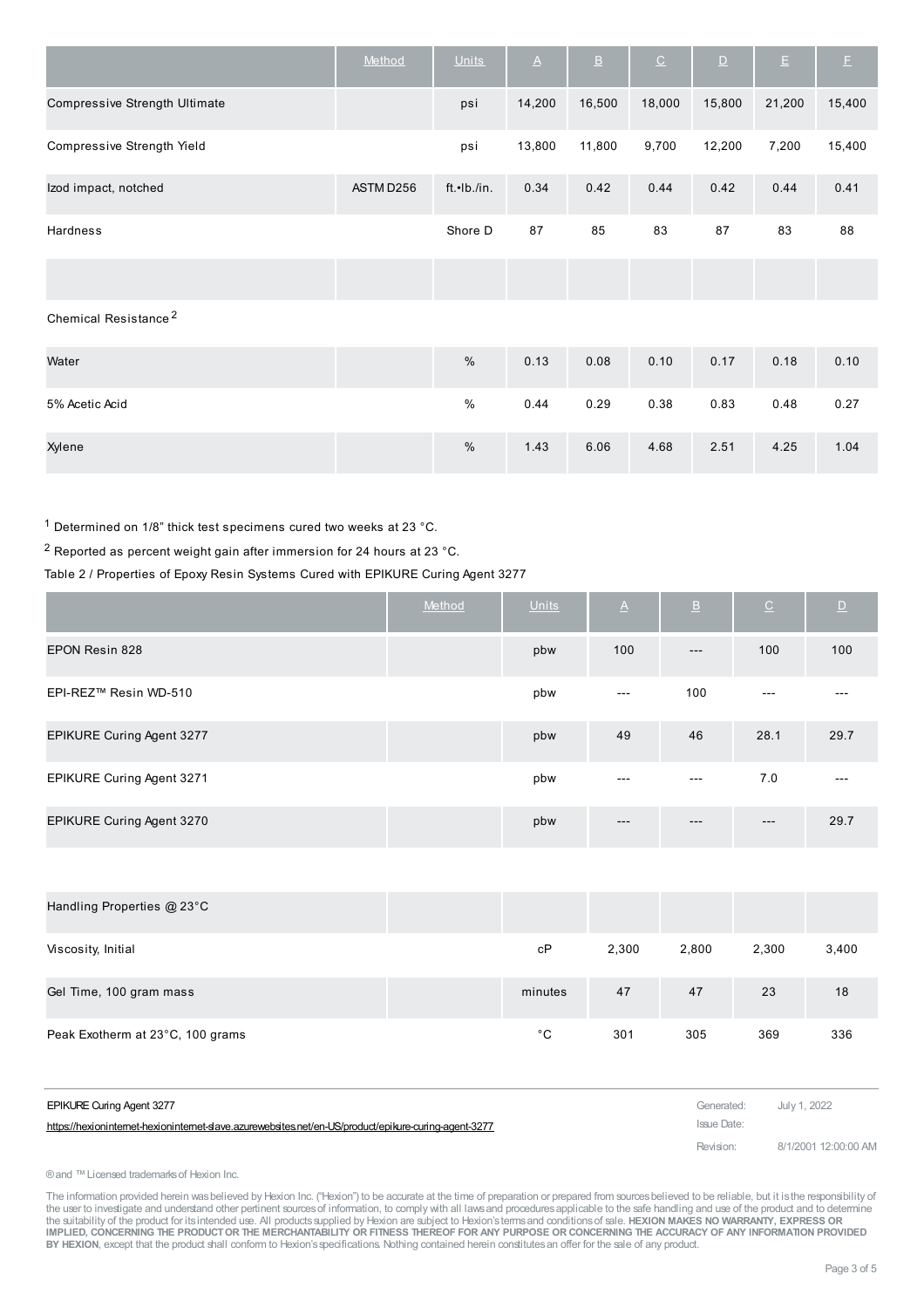| Method | <b>Units</b>   | A   | $\overline{B}$ | $\overline{C}$ | / D/ |
|--------|----------------|-----|----------------|----------------|------|
|        | $\circ$ $\Box$ | 149 | 152            | 187            | 169  |

| Cure Schedule | $wk/\circ C$ | 2/23 | 2/23 | 2/23 | 2/23 |
|---------------|--------------|------|------|------|------|
|---------------|--------------|------|------|------|------|

| Cured State Properties <sup>1</sup> |           |                     |        |                       |        |        |
|-------------------------------------|-----------|---------------------|--------|-----------------------|--------|--------|
| <b>Heat Deflection Temperature</b>  | ASTM D648 | $^{\circ} \text{C}$ | 59     | 60                    | 62     | 67     |
| Tensile Strength                    | ASTM D638 | psi                 | 8,700  | 7,200                 | 9,400  | 9,400  |
| Tensile Elongation                  |           | $\%$                | 2.4    | 4.3                   | 1.7    | 2.8    |
| Tensile Modulus                     |           | ksi                 | 470    | 350                   | 550    | 470    |
| Flexural Strength                   | ASTM D790 | psi                 | 15,500 | 10,500                | 15,900 | 15,700 |
| <b>Flexural Modulus</b>             |           | ksi                 | 490    | 310                   | 560    | 430    |
| <b>Flexural Deflection</b>          |           | inches              | 0.24   | >0.6                  | 0.15   | 0.23   |
| Compressive Strength Ultimate       |           | psi                 | 14,200 | $\scriptstyle \cdots$ | 14,600 | 11,600 |
| Compressive Strength Yield          |           | psi                 | 13,800 | $---$                 | 14,600 | 11,600 |
| Izod impact, notched                | ASTM D256 | ft.•Ib./in.         | 0.34   | 0.46                  | 0.38   | 0.39   |
| Hardness                            |           | Shore D             | 87     | 85                    | 88     | 87     |
|                                     |           |                     |        |                       |        |        |
| Chemical Resistance <sup>2</sup>    |           |                     |        |                       |        |        |
| Water                               |           | $\%$                | 0.13   | 0.23                  | 0.11   | 0.12   |
| 5% Acetic Acid                      |           | $\%$                | 0.44   | 0.62                  | 0.40   | 0.54   |

Xylene % 1.43 2.86 0.32 0.49

1 Determined on 1/8" thick test specimens cured two weeks at 23 °C.

 $2$  Reported as percent weight gain after immersion for 24 hours at 23 °C.

| <b>EPIKURE Curing Agent 3277</b>                                                                      | Generated:  | July 1, 2022         |
|-------------------------------------------------------------------------------------------------------|-------------|----------------------|
| https://hexioninternet-hexioninternet-slave.azurewebsites.net/en-US/product/epikure-curing-agent-3277 | Issue Date: |                      |
|                                                                                                       | Revision:   | 8/1/2001 12:00:00 AM |

® and ™ Licensed trademarks of Hexion Inc.

The information provided herein wasbelieved by Hexion Inc. ("Hexion") to be accurate at the time of preparation or prepared from sources believed to be reliable, but it is the responsibility of<br>the user to investigate and IMPLIED, CONCERNING THE PRODUCT OR THE MERCHANTABILITY OR FITNESS THEREOF FOR ANY PURPOSE OR CONCERNING THE ACCURACY OF ANY INFORMATION PROVIDED **BY HEXION**, except that the product shall conform to Hexion'sspecifications. Nothing contained herein constitutesan offer for the sale of any product.